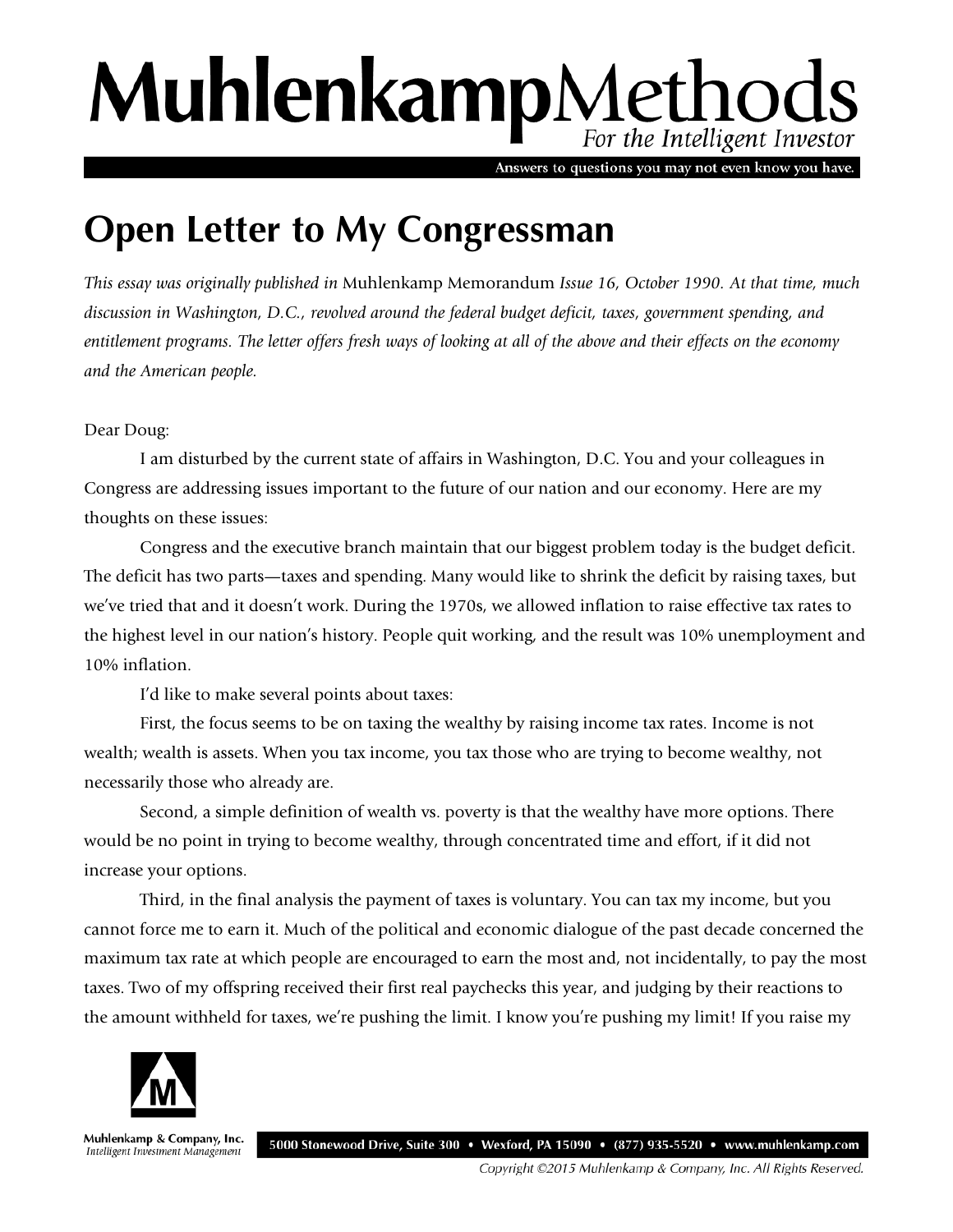tax rates, I'll do less work. Even a mule will quit if you load him too heavily, and most people are smarter than mules.

If income taxes are too high, the wealthy will simply buy municipal bonds, or they'll buy farmland and get paid not to grow food. Doctors will defer income or play golf. Businesses will be managed to minimize taxes rather than to grow and to create new products and new jobs. This isn't hypothetical; we saw all of the above in the 1970s. They gave us 10% inflation and 10% unemployment. Do we really wish to return to those circumstances?

Among all income taxes, the most voluntary is capital gains. The truly wealthy, having the most options, can live off their dividends and interest. They have no need to sell appreciated assets.

Ronald Reagan knew that people work harder and produce more if you lighten the tax load. (Maybe it was his experience with horses.) So he lowered tax rates and people went to work, creating over 20 million new jobs. (Politicians don't seem to understand how jobs are created. Jobs are created when one person can benefit or profit from hiring another. If you tax away the profit, you tax away the job.) They also paid more in taxes. By 1990, federal tax receipts exceeded 1980 receipts by more than \$240 billion *per year*, adjusted for inflation. In your wildest dreams, you've never imagined a "peace dividend" of \$240 billion per year. Yet we have a "growth dividend" of \$240 billion per year in tax receipts! Surely that's enough. But no, federal spending has grown even more.

Congress makes noises about cutting spending, but I see no real effort to do so. In the current year, each appropriations bill which went through the House was loaded with pet projects and pork barreling. Not one bill was held to the overall budget limits!

In your recent newsletter, you said you voted to limit spending on a number of provisions in these bills, but you never mentioned whether any actually passed. One was a provision to limit subsidy payments to farmers earning over \$100,000 per year, hardly a draconian cut. The provision failed in the House by a 2-to-1 margin. This says to me that Congress is not interested in cutting subsidies, even to the wealthy. You said at a recent town meeting that the effect of special interests in Congress is limited because you must get 218 representatives on the same side to pass anything. Yet experience shows that when a congressman adds pork to a bill, it stays in. No congressman has an incentive to delete another's line items, and the president isn't allowed to. The result is an inherent bias toward spending, which I've encouraged you to remedy by supporting a line-item veto.

I've noticed that your town meetings are well attended by people who receive checks from the federal government. Invariably they want more, and certainly not less. My wife characterized the theme of a recent meeting as "gimme." After attending a number of these meetings, I can understand why members



Muhlenkamp & Company, Inc. 5000 Stonewood Drive, Suite 300 • Wexford, PA 15090 • (877) 935-5520 • www.muhlenkamp.com Intelligent Investment Management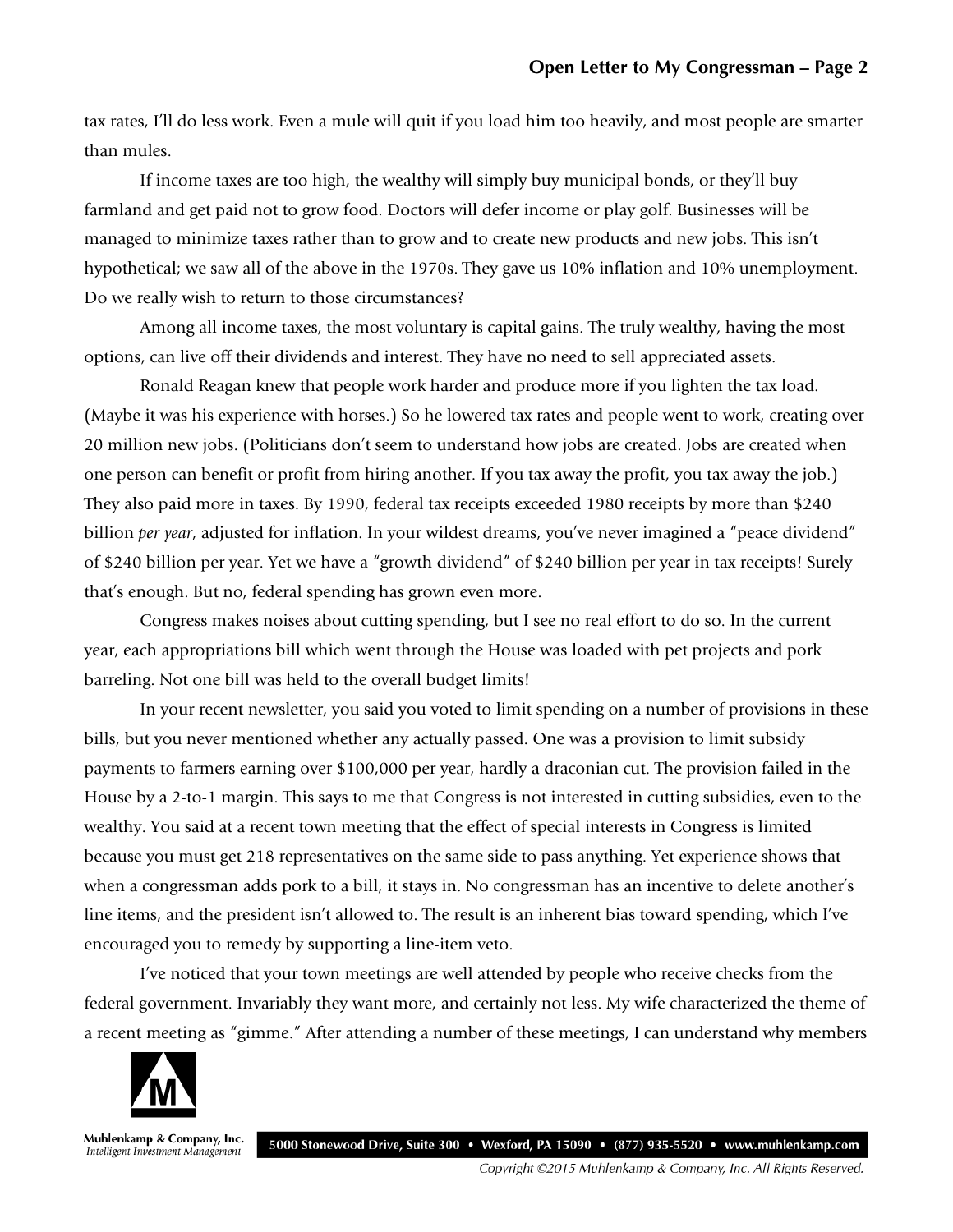of Congress believe they are elected to spend more money. Nevertheless, at election time the taxpayers have sent clear signals for over a decade that they're carrying as big a load as they're willing to carry.

So you're faced with a dilemma: How to keep your promises to the recipients of federal programs without raising taxes? The answer is: you can't! You've promised money you don't have, and you've promised money the taxpayer is unwilling to pay. For a decade we've made up the difference by borrowing, but we've exhausted our credit.

One of the great dangers of the current circumstance is that the dichotomy between taxpayers and recipients has become intergenerational. While taxes are paid by working people, 60% of federal outlays go to senior citizens and retirees. And the percentage is still climbing! In a recent debate, a spokesman for a senior group said that "Other than cost of living (adjustments), Social Security benefits to a retired individual haven't been raised since 1972." I don't know why these raises should exceed the cost of living in the first place, but as an individual worker my Social Security taxes have *tripled* in real terms since 1972. I'm 46, and I've already paid more in Social Security taxes than someone who retired five years ago. At the same time, anyone, rich or poor, who has been retired for five years has already received more from Social Security than they ever paid in, again adjusted for inflation. Enough already!

Entitlement programs such as Medicare, farm subsidies, and Social Security are always justified based on the financial need of the poorest participants. But the benefits paid out are not determined by need. As a consequence, the benefits go disproportionately to those who are not needy. The bulk of farm subsidies go to wealthy farmers. Wealthy retirees pay only 25% of the cost of their Medicare benefits. Five hundred thousand millionaires will receive Social Security benefits that exceed five times what they paid in. Taxpayers pay the rest—how is this equitable?

Congress is trying to cope with the intergenerational problem, in its own way. At the insistence of a group of senior citizens, Congress passed the Medicare Catastrophic Coverage Act of 1988, and provided that it be paid for by Medicare participants. Once they saw the cost, a larger group of senior citizens immediately got the bill repealed.

Several years ago, Tip O'Neill proposed taxing 85% of Social Security benefits. At the time, I wondered how he came to the 85% number. He used a study that concluded that the average Social Security recipient would receive benefits roughly seven times what he paid in. Or put another way, of the benefits received, only 15% represented personal contributions. Tip proposed taxing the other 85%. The proposal went nowhere, but the idea was again floated at the recent budget summit. Taxes would have been progressive, affecting only those retirees earning more than \$25,000 per year. But at the first whisper of "tax Social Security," a great hue and cry shot the idea down. So the summiteers turned to Medicare.



Muhlenkamp & Company, Inc. Intelligent Investment Management

5000 Stonewood Drive, Suite 300 • Wexford, PA 15090 • (877) 935-5520 • www.muhlenkamp.com